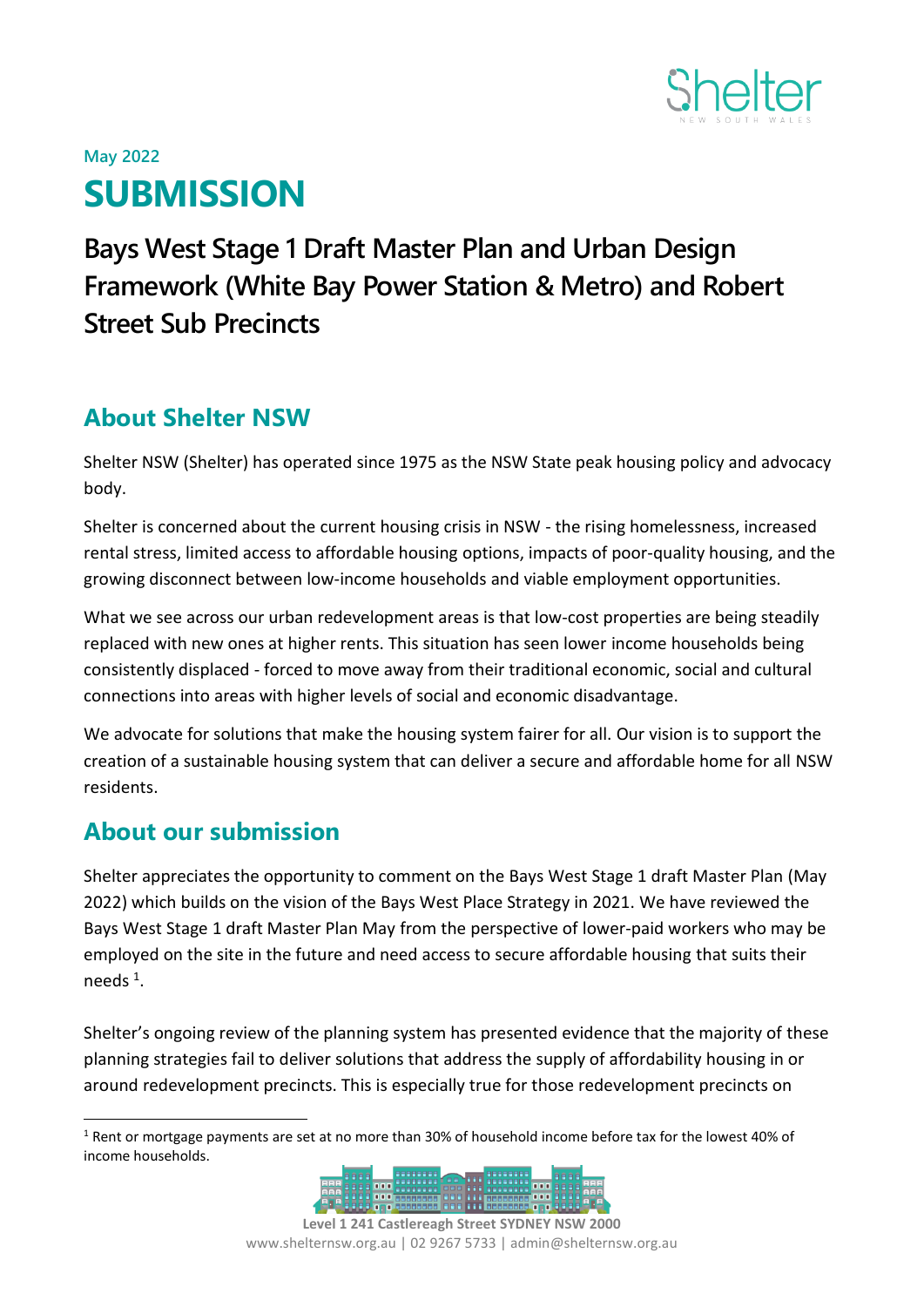

Sydney's waterfront. These projects facilitate gentrification and result in the dislocation of lowerincome workers. We take the position that for this redevelopment precinct to be a viable and sustainable community in the future, this Plan needs to adequality address the future housing supply needs of residents and the entire workforce, including cleaners, service industry, child and aged care workers and security services just to name a few. As such, Shelter NSW's comments and recommendations aim to readdress the failure of the strategy to support the housing supply needs of key workers. We noted this in our previous submission on this redevelopment, as well as the plan's failure to address the main vision of the 'Greater Sydney Regional Plan' – providing housing within thirty minutes' travel of employment sites.

## The need for Affordable Housing in the Bays West Stage 1 draft Master Plan

Shelter does not accept the premise that housing supply alone will deliver affordable housing, as evidenced in recent research by Cameron Murray called 'The Australian Housing Supply Myth' 2019. Therefore, Shelter sees the redevelopment of Government-owned land as an important opportunity for the Government to deliver affordable housing options through joint venture arrangements with the NSW Land and Housing Corporation (LAHC) and community housing organisations. This would provide housing safety for lower -income key workers, older renters, first nations people and those with special needs.

The draft Bays West Stage 1 draft Master Plan gives effect to the Eastern City District Plan's (ECDP) strategic directions - supporting the delivery of infrastructure, liveability, productivity, and sustainability. However, it does not align with the ECDP requirement for a 10% Affordable Housing levy on all Government-owned sites.

The Bays West Stage 1 Master Plan also sits within the Inner West Council Local Government Area (LGA) which has a 15% affordable housing levy in its Affordable Housing Policy Background Paper and Position Paper: 'Best Practice in Value Capture March 2017'. The Plan also falls short by not including any affordable housing target.

Although 39.5% of first nations people own their homes, the other 60%+ rent. A high percentage of these rental properties are owned/managed by both public and community housing authorities due to discriminatory practices in the private rental market <sup>2</sup>. While the draft Bays West Stage 1 Master Plan states that 'Connecting with Country' underpins the themes and directions of the Plan, it is not linked to any requirement for affordable housing and therefore lacks what we see as an important

<sup>&</sup>lt;sup>2</sup> ABS Housing Statistics for Aboriginal and Torres Strait Islander Peoples. Collation of housing and household characteristics statistics from ABS collections. 2018-19 financial year.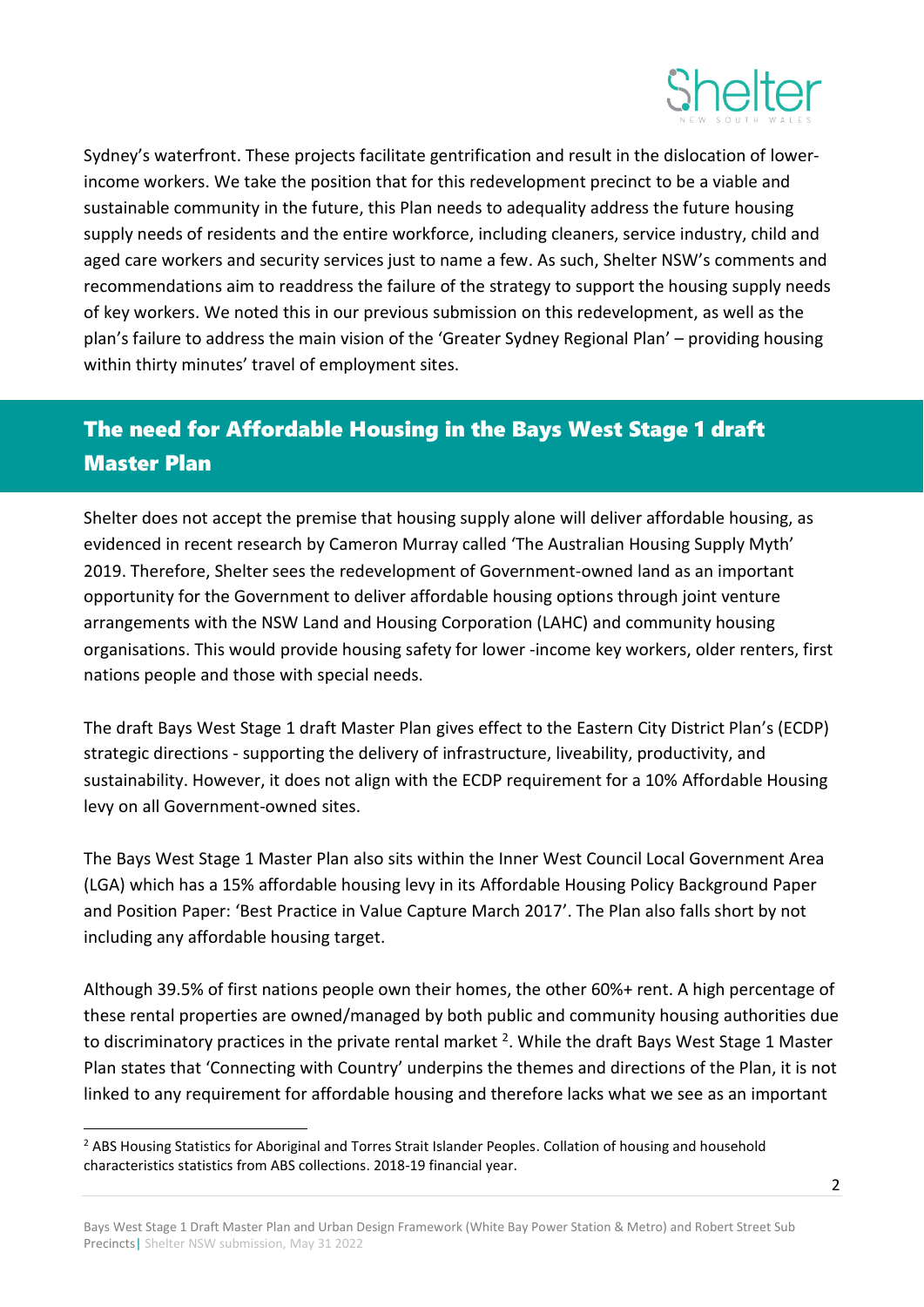

safety net for first nations' people. It instead seems to indicate a tokenistic approach whereby the art and design themes of first nations people are emphasised, while their true need and primary safety net for a healthier life - access to secure affordable housing - is ignored.

The draft Bays West Stage 1 Master Plan also states that the direction in the Plan was drawn from previous stakeholder and community engagement. It indicates that this included providing greater clarity around affordable housing provision on the site. From our perspective however, no clarity has been provided.

The NSW Government Planning Authority<sup>3</sup> also has an inconsistent approach regarding these large Government-owned master planned sites and affordable housing targets and Shelter has become increasingly aware of these contradictions. One example is the comparison of the Department's inclusion of an affordable housing target of up to 15% in the town centre and 10% in surrounding areas for the Frenchs Forest Place Strategy 2041 (December 2021), to the Bays West Stage 1 draft Master Plan which does not refer to any target. However, it includes clear targets for social infrastructure, heritage, open and play space. It also has clear targets for the gross floor areas (GFA) for residential, commercial, community and retail land use.

This approach by the Department seems to contradict its own messaging that developers require a consistent approach on land use matters. Furthermore, Shelter would argue that the broader community too require a consistent approach.

The lack of consistency here displayed will ensure that the key vision in the 'Greater Sydney Regional Plan' - for all residents in the Greater Sydney Metropolitan area to live within 30 minutes of a job, education, or health service – will not be realised. It seems that instead, with the exclusion of any affordable housing target, this vision is possible only for high-income households and that the current growing inequality across our cities will continue to increase.

Shelter would like to see the inclusion of a clear affordable housing target that is at least equivalent to those outlined in the ECDP and the Inner West Council Affordable Housing Policy Background Paper and Position Paper: 'Best Practice in Value Capture March 2017'.

### **Recommended Actions**

Shelter recommends that a minimum 15% affordable housing levy be required on all residential, commercial and retail gross floor areas (GFA) within the Bays West Master Plan precinct.

<sup>3</sup> NSW Department of Planning, Industry and Environment. '